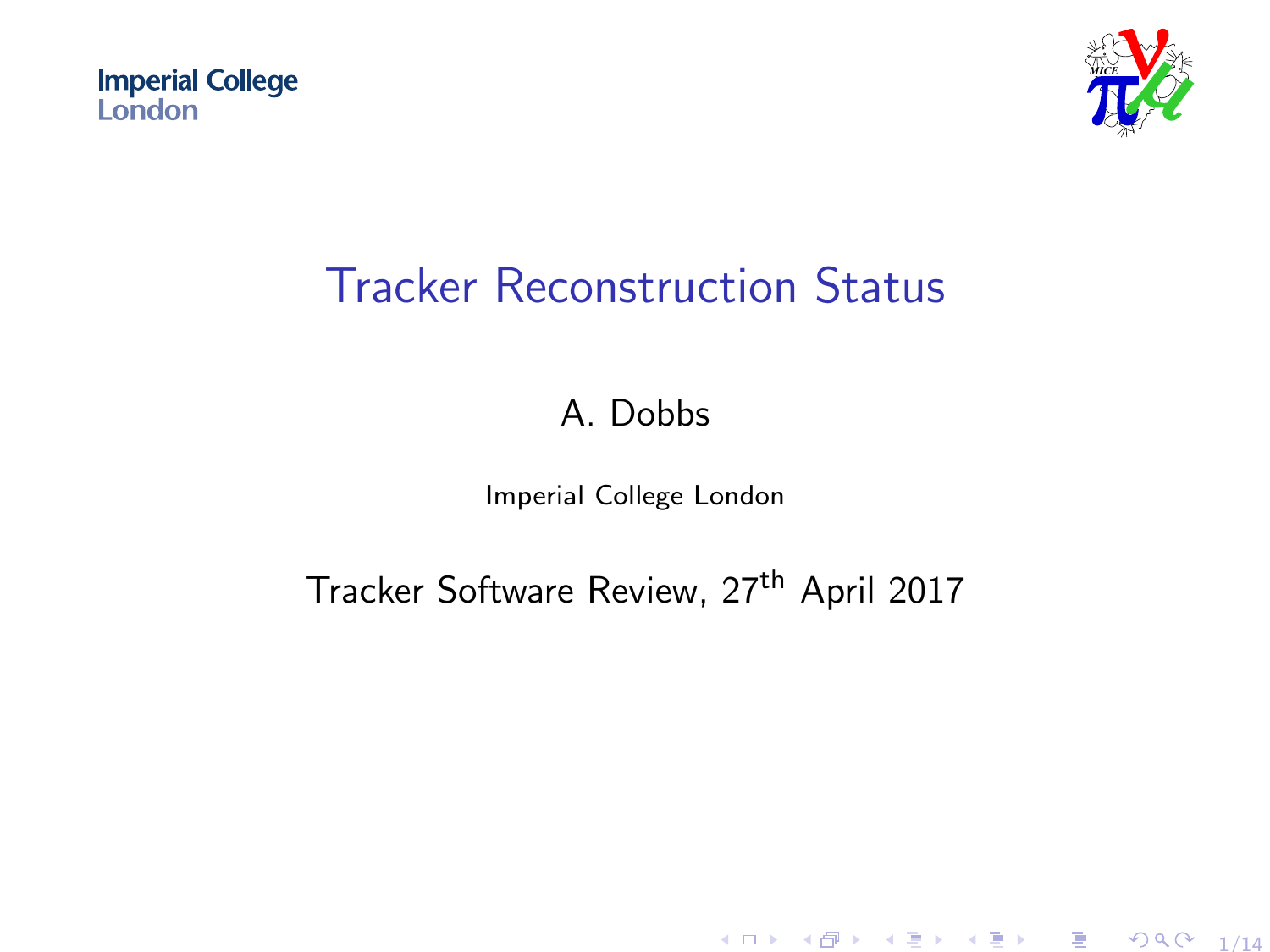<span id="page-1-0"></span>



[Tracker Reconstruction Status](#page-0-0) Imperial College London

高山

メロメ メタメ メミメ メミメー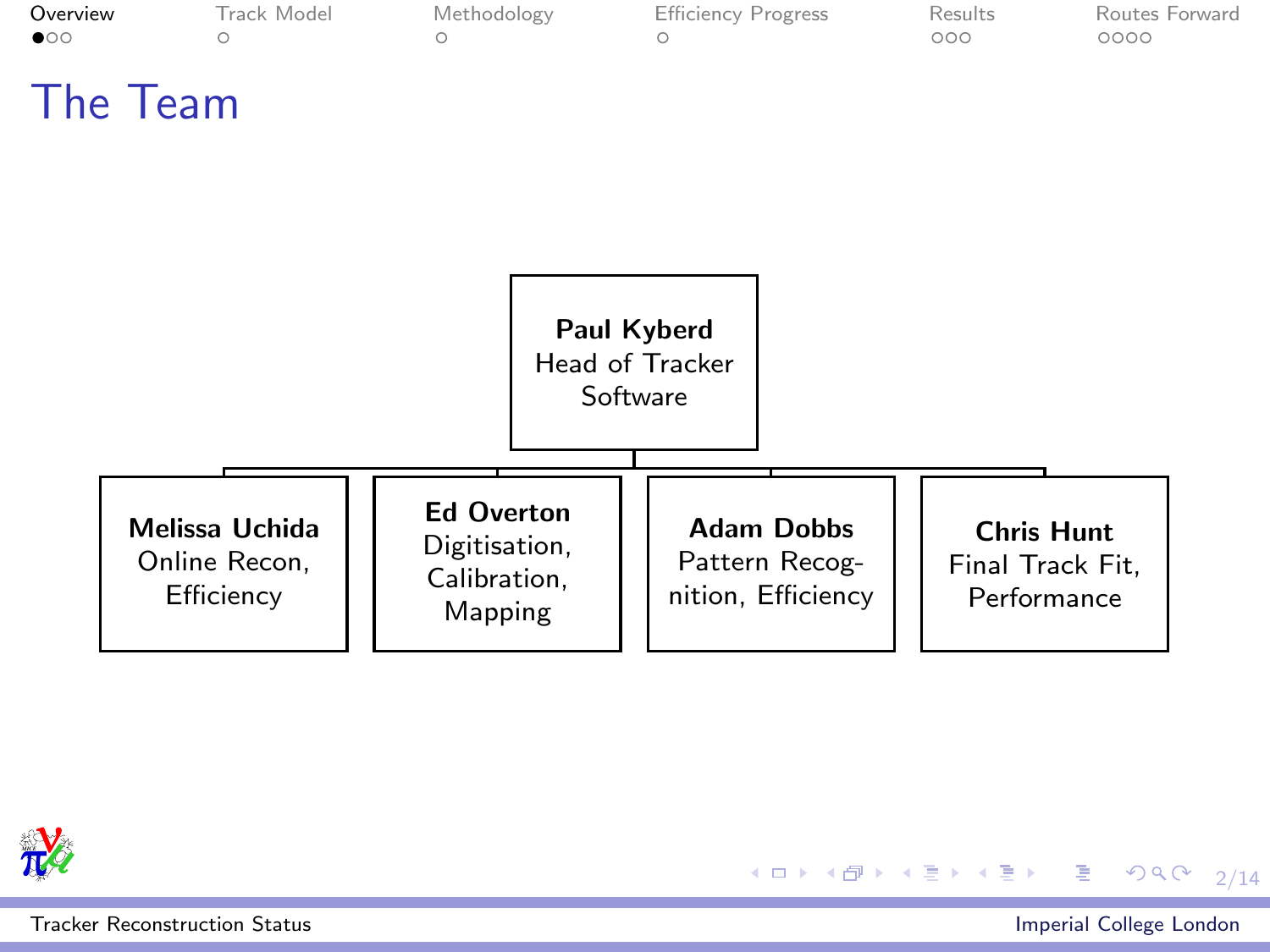| Overview        | Track Model | Methodology | <b>Efficiency Progress</b> | Results | Routes Forward |
|-----------------|-------------|-------------|----------------------------|---------|----------------|
| $\circ \bullet$ |             |             |                            | 000     | 0000           |

### A Quick Overview of the Tracker Software



A. Dobbs et al, The reconstruction software for the MICE scintillating fibre trackers, JINST, Vol:11, T12001



4 ロ → 4 @ → 4 ミ → 4 ミ → 2 → 9 9 0 → 3/14

[Tracker Reconstruction Status](#page-0-0) Imperial College London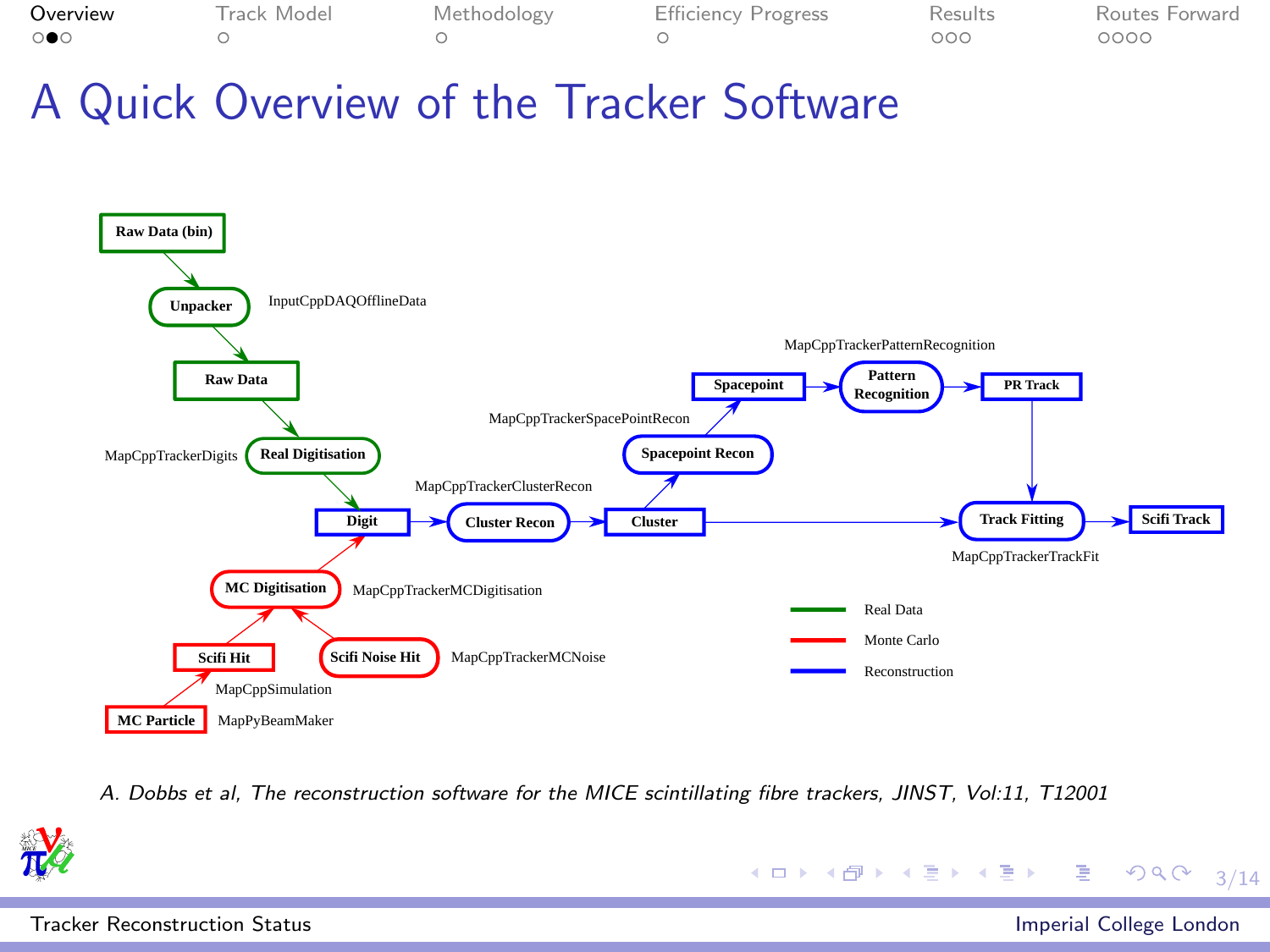| Overview            | Track Model | Methodology | <b>Efficiency Progress</b> | Results | Routes Forward |
|---------------------|-------------|-------------|----------------------------|---------|----------------|
| $\circ\circ\bullet$ |             |             |                            | noc     | 0000           |
|                     |             |             |                            |         |                |

### Reconstruction

- Digitisation: Channel mapping and calibration  $\rightarrow$  channel hits with npe (digits)
- Clustering: group digits from neighbouring channels into clusters
- Spacepoint recon: Collect clusters from a different planes in a single station using Kuno's conjecture  $\rightarrow$  spacepoints  $(x, y, z)$
- Pattern Recognition
	- Collect spacepoints to form initial track
	- Perform initial linear least squares fit to seed final fit
- Final track fit: Kalman filter  $\rightarrow$  final tracks and trackpoints (postion and momentum at each plane)



K ロ → K @ → K 할 → K 할 → N 할 → 9 Q O + 4/14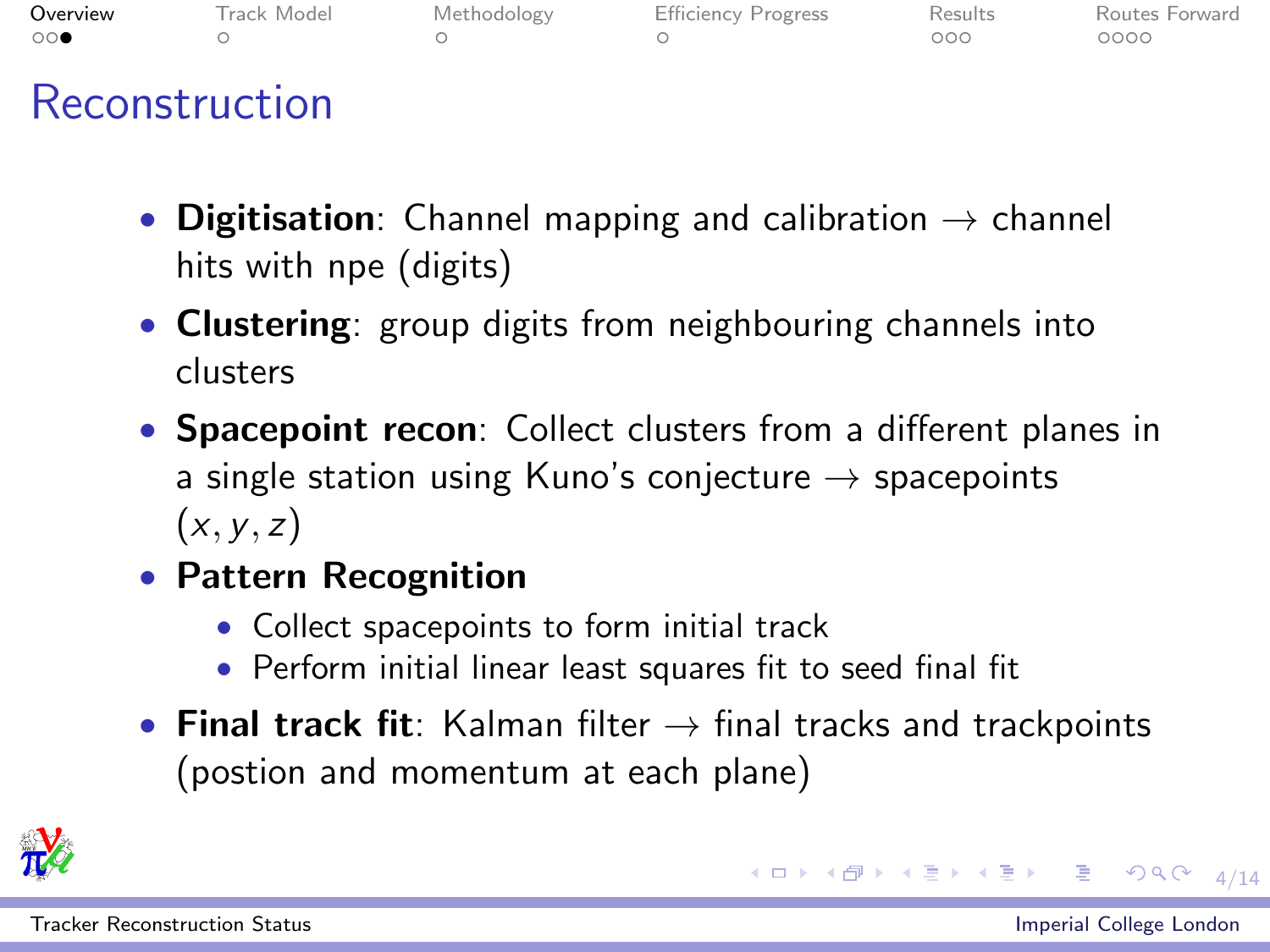<span id="page-4-0"></span>

| Overview | Track Model | Methodology | <b>Efficiency Progress</b> | Results | Routes Forward |
|----------|-------------|-------------|----------------------------|---------|----------------|
| 000      |             |             |                            | ാററ     | 0000           |

# Pattern Recognition Track Model

- Transverse  $(x, y)$  projection: circle params  $(x_c, y_c, r)$
- Longitudinal  $(z, s)$  projection: straight line params  $(c_{zs}, m_{zs})$

• Relations: 
$$
\phi' = \tan^{-1}\left(\frac{y - y_c}{x - x_c}\right), \ \phi = \phi' + 2n\pi, \ s = r\phi
$$

- s distance travelled around circle in  $(x, y)$  plane,  $\phi'$  observed turning angle,  $\phi$  - true turning angle
- Finding *n*: exploit varying station separation:  $\frac{\Delta \phi_{ji}}{\Delta \phi_{ki}} = \frac{\Delta z_{ji}}{\Delta z_{k}}$  $\Delta z_{ki}$
- Linearising the circle fit:

$$
\alpha(x^{2} + y^{2}) + \beta x + \gamma y + \kappa = 0
$$

$$
x_{c} = -\frac{\beta}{2\alpha}, \quad y_{c} = -\frac{\gamma}{2\alpha}, \quad r = \sqrt{\frac{\beta^{2} + \gamma^{2}}{4\alpha^{2}} - \frac{\kappa}{\alpha}}
$$



K ロ → K @ → K 할 → K 할 → 이 할 → 이 의 Q → 5/14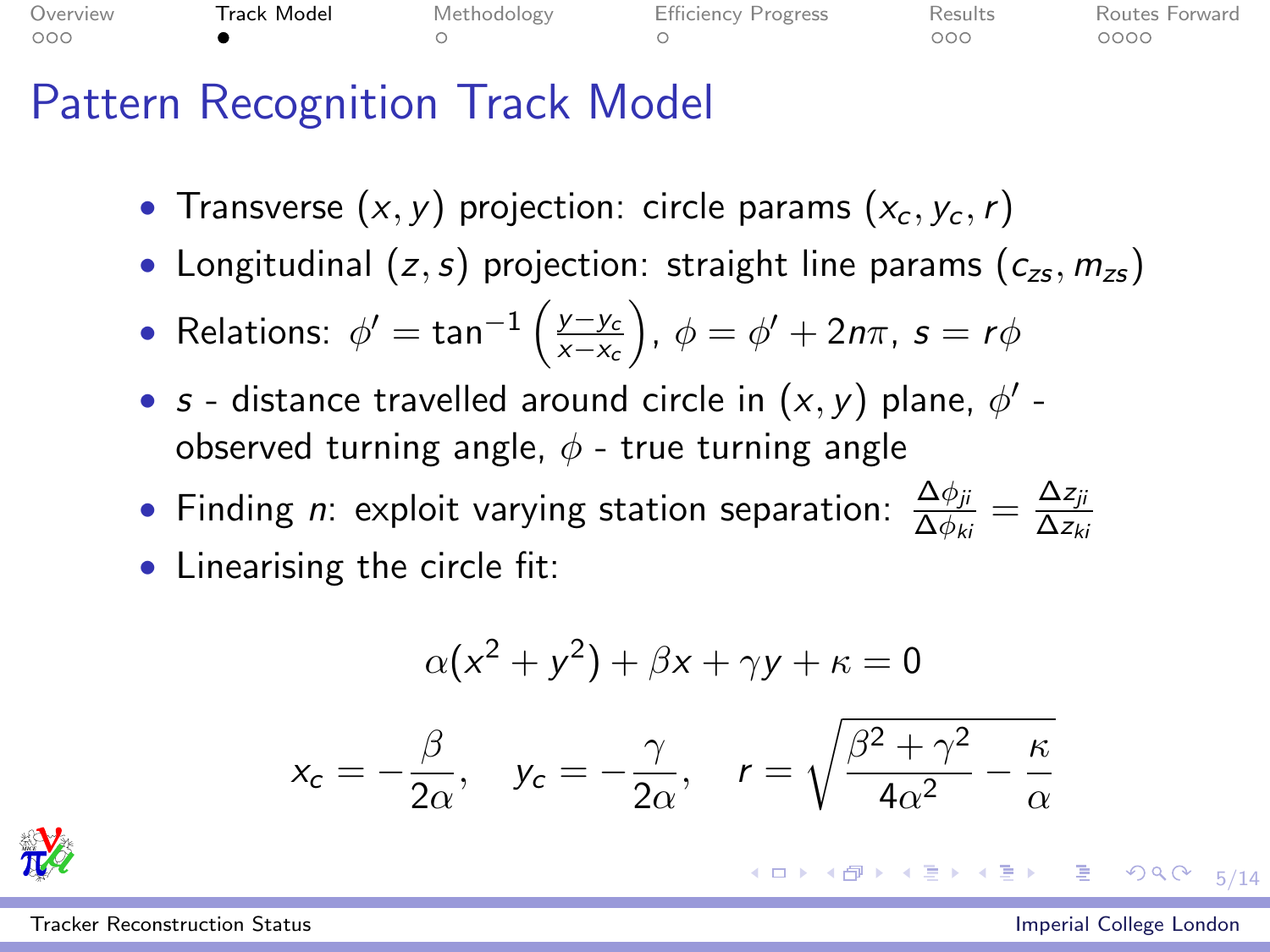<span id="page-5-0"></span>

| Overview<br>000 | Track Model                   | Methodology | <b>Efficiency Progress</b> | Results<br>റററ | Routes Forward<br>0000 |
|-----------------|-------------------------------|-------------|----------------------------|----------------|------------------------|
|                 | <b>Efficiency Methodology</b> |             |                            |                |                        |

- Efficiency here is analysed for Pattern Recognition specifically
- Using real data we look for events where a good 5 point track is expected:
	- 1 spacepoint only in both TOF1 and TOF2;
	- muonic time-of-flight;
	- exclude events with enough spacepoints to form 2 or more tracks;
	- optionally further require 1 spacepoint and 1 only in each tracker station ("ideal events");
	- each tracker is looked at independently of the other.
- Code available in MAUS:

bin/scifi/pat rec efficiency.py maus output.root



[Tracker Reconstruction Status](#page-0-0) Imperial College London

K ロ → K @ → K 建 → K 환 → 『 콘 → ⊙ Q Q → 6/14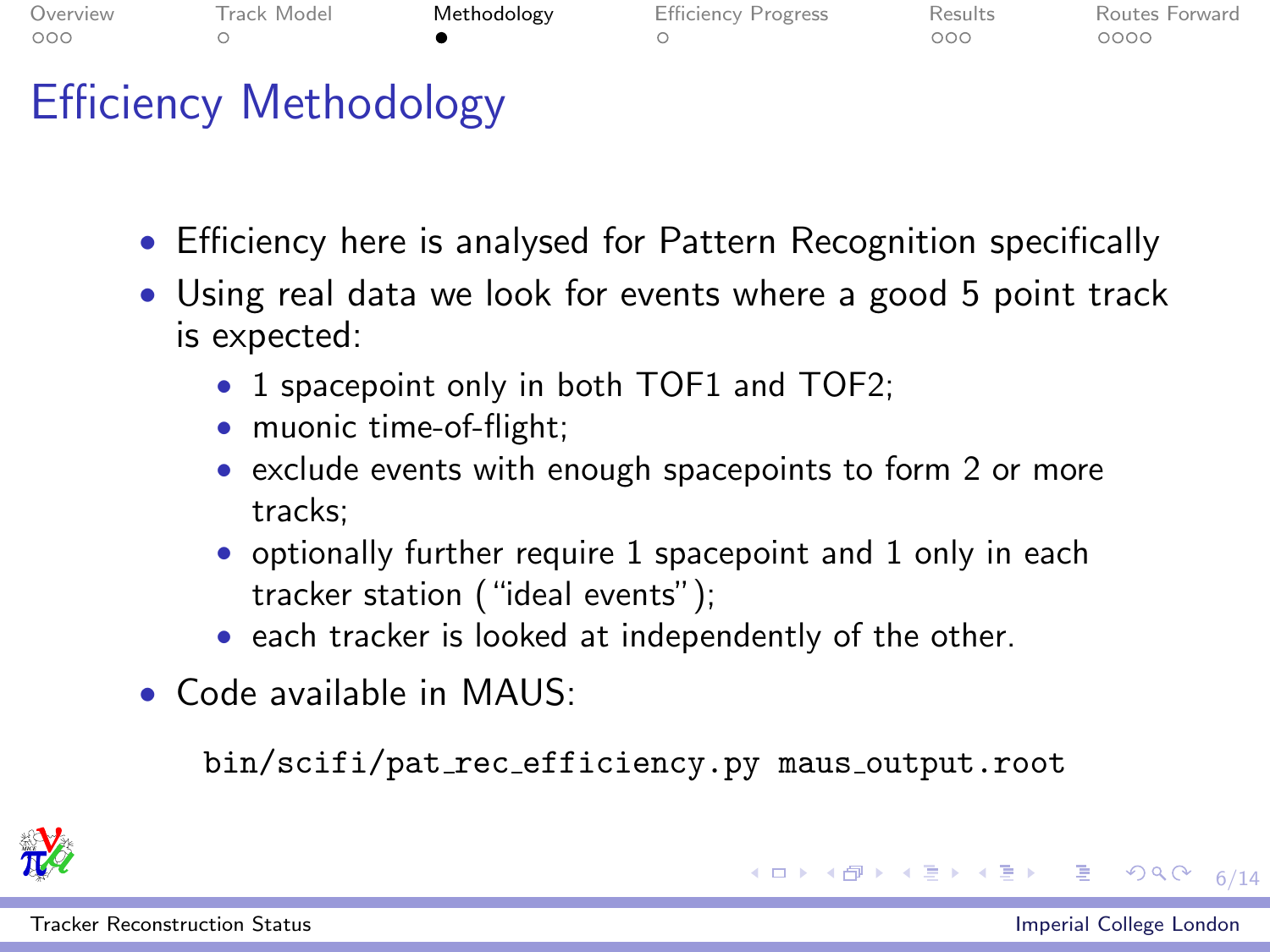<span id="page-6-0"></span>

| Overview            | Track Model | Methodology | <b>Efficiency Progress</b> | Results | Routes Forward |
|---------------------|-------------|-------------|----------------------------|---------|----------------|
| $\circ \circ \circ$ |             |             |                            | оос     | 2000           |
|                     |             |             |                            |         |                |

# Progress

- Real data, run 8681
- Ideal event cuts

| Version | TkUS 5pt | TkUS 4-5pt | TkDS 5pt | TkDS 4-5pt |
|---------|----------|------------|----------|------------|
| 2.6.5   | 0.5774   | 0.9141     | 0.3954   | 0.827      |
| 2.7.0   | 0.8754   | 0.9912     | 0.7625   | 0.9723     |
| 2.8.3   | 0.9272   | 0.9986     | 0.8452   | 0.9951     |

Efficiency results



[Tracker Reconstruction Status](#page-0-0) Imperial College London

重

イロメ イ団メ イモメ イモメー

 $999 - 7/14$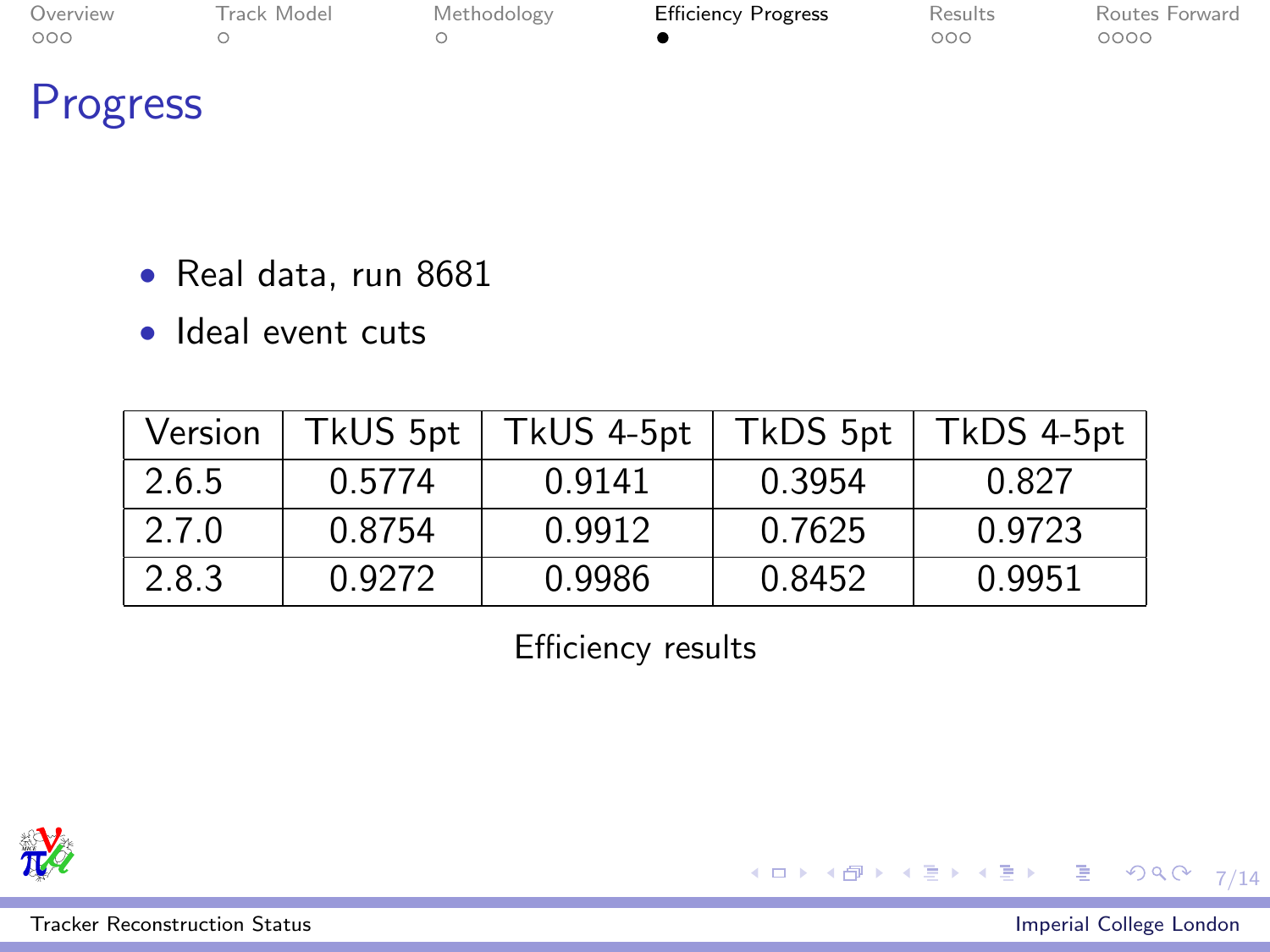<span id="page-7-0"></span>

| Overview | Track Model | Methodology | <b>Efficiency Progress</b> | Results   | Routes Forward |
|----------|-------------|-------------|----------------------------|-----------|----------------|
| 000      |             |             |                            | $\bullet$ | 0000           |

**◆ロト→伊ト** 

 $\leftarrow$ 

 $\mathbf{p}$ ∍

# Efficiency vs Run Number

#### MAUS v2.8, ideal events





[Tracker Reconstruction Status](#page-0-0) Imperial College London

Ξ

つへへ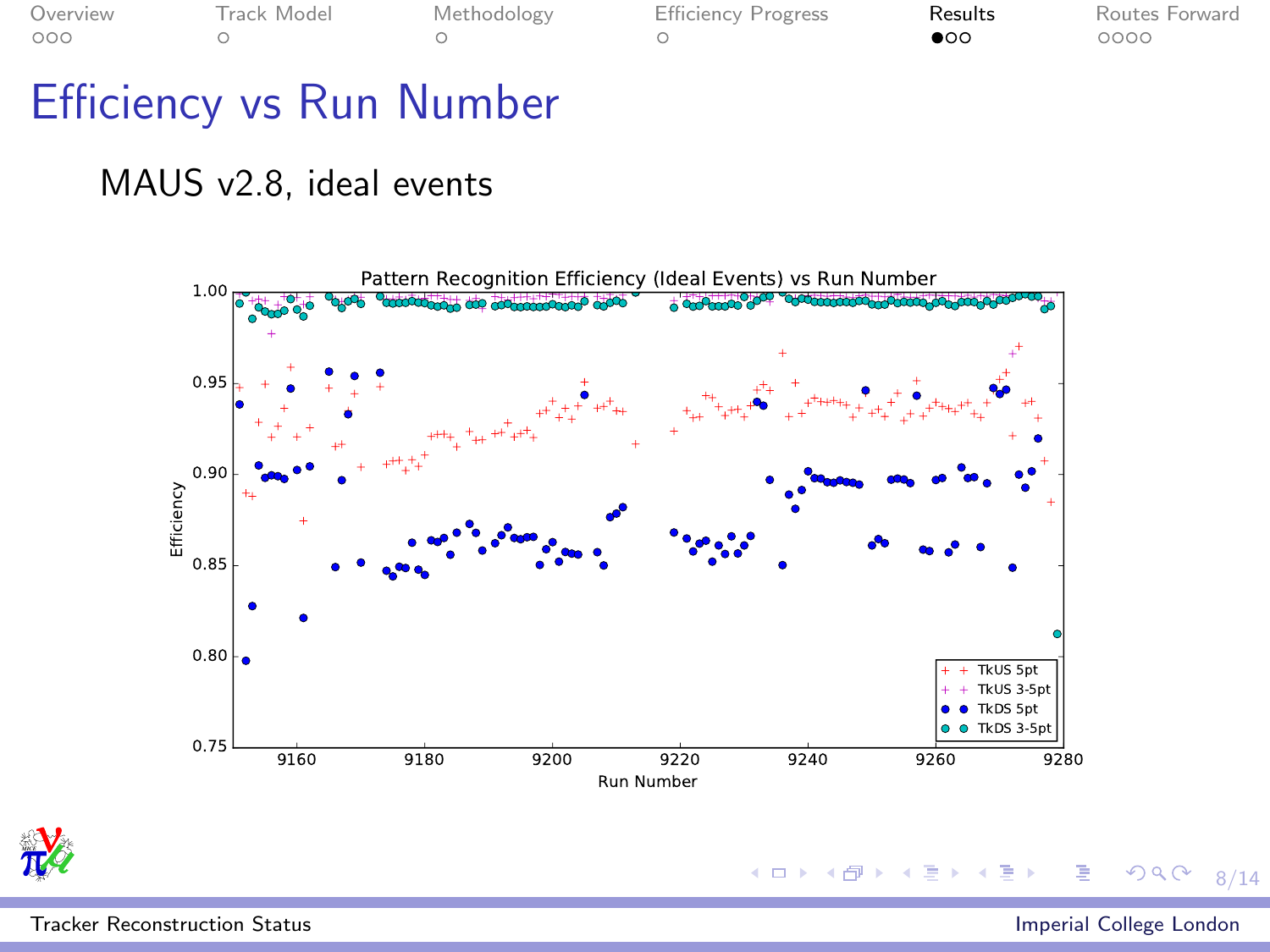| Overview | Track Model |
|----------|-------------|
| noc      |             |

[Methodology](#page-5-0) [Efficiency Progress](#page-6-0) **[Results](#page-7-0)** [Routes Forward](#page-10-0)<br>Only Results Routes Forward  $\circ$ 

# Efficiency vs Momentum





メロトメ 御 トメ ミトメ ミト Þ  $290$ 

[Tracker Reconstruction Status](#page-0-0) Imperial College London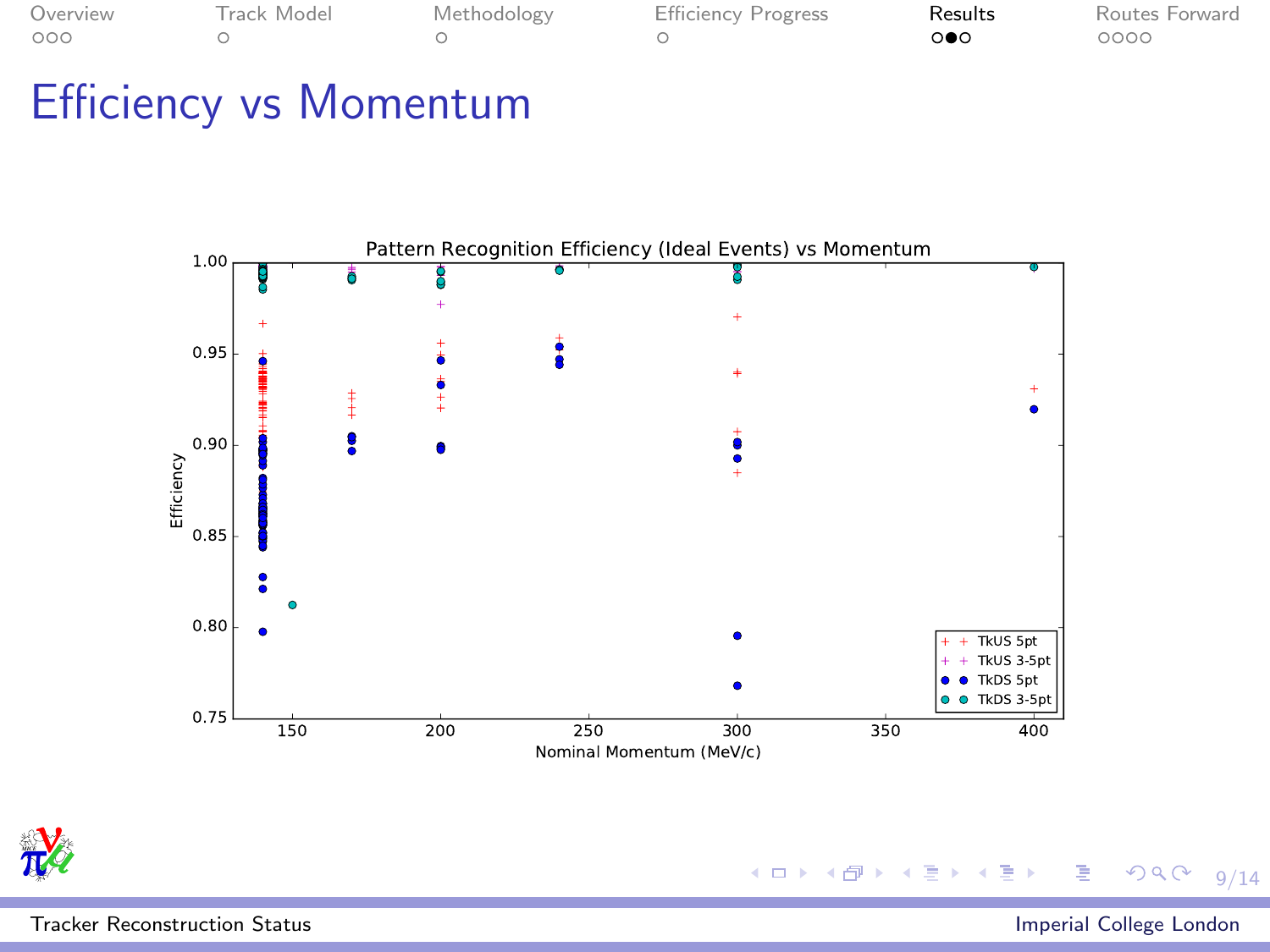| Overview | Track Model |
|----------|-------------|
| 00O      | $\bigcap$   |

[Methodology](#page-5-0) [Efficiency Progress](#page-6-0) **[Results](#page-7-0)** [Routes Forward](#page-10-0)<br>On the Routes Results Routes Results Routes Results Routes Routes Results  $\circ$ 

## Efficiency vs emittance



[Tracker Reconstruction Status](#page-0-0) Imperial College London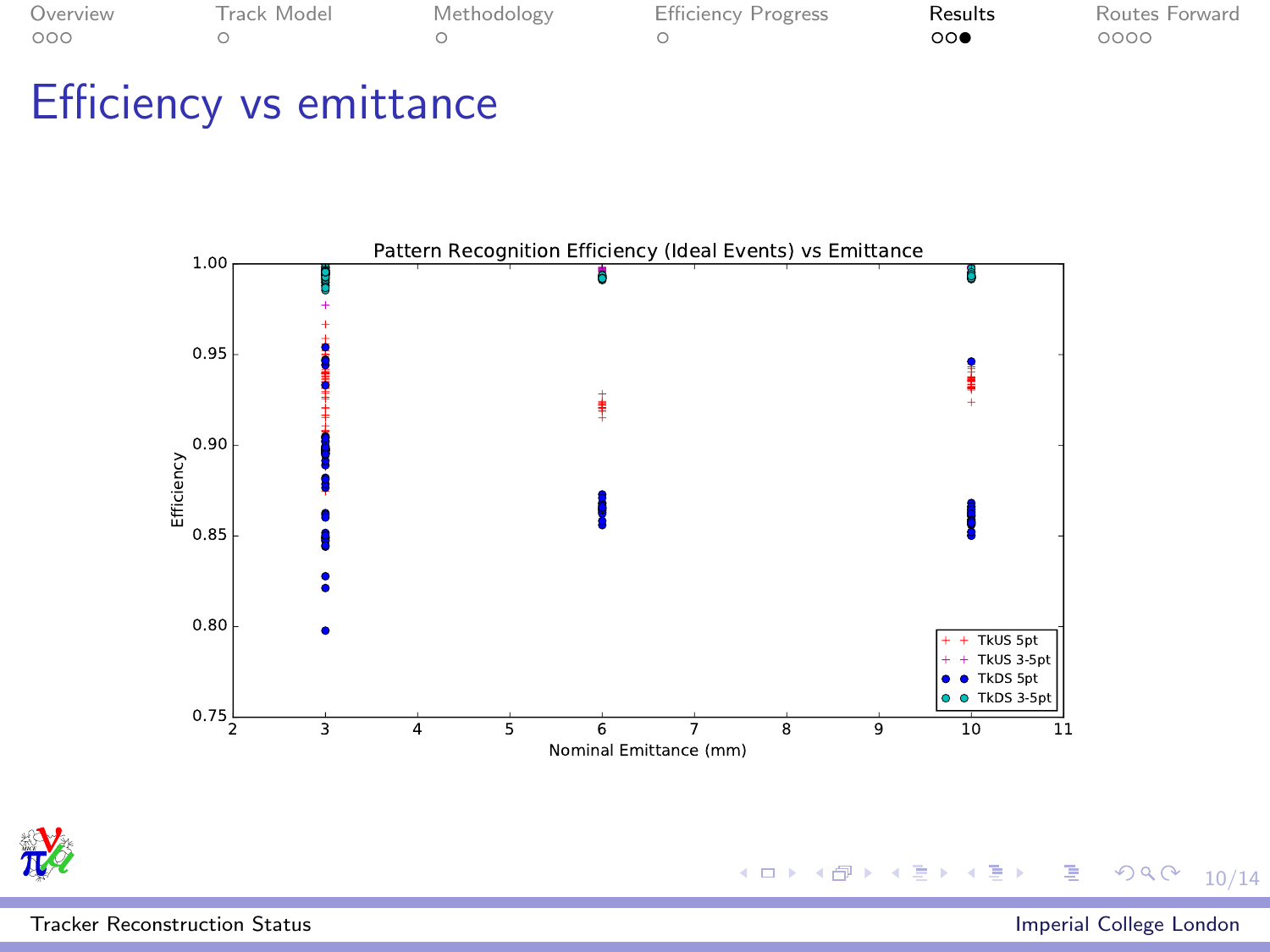<span id="page-10-0"></span>

| Overview<br>000 | Track Model | Methodology | <b>Efficiency Progress</b> | Results<br>000 | Routes Forward<br>$\bullet$ 000 |
|-----------------|-------------|-------------|----------------------------|----------------|---------------------------------|
| Upgrades        |             |             |                            |                |                                 |

- MINUIT-based circle fit Implemented, but no increase in performance seen over our custom  $\chi^2$  fit
- Missing spacepoint search algorithm if 4 point track found, check the missing the empty station for an unused spacepoint, and add if it close enough to the track - Implemented, large increase in 5pt track efficiency, final performance plots unaffected
- Consider changing track model to avoid singularity at  $p_t = 0$
- Consider effect of scattering on efficiency



11/14 → 11/14 → 11/14 → 11/14 → 11/14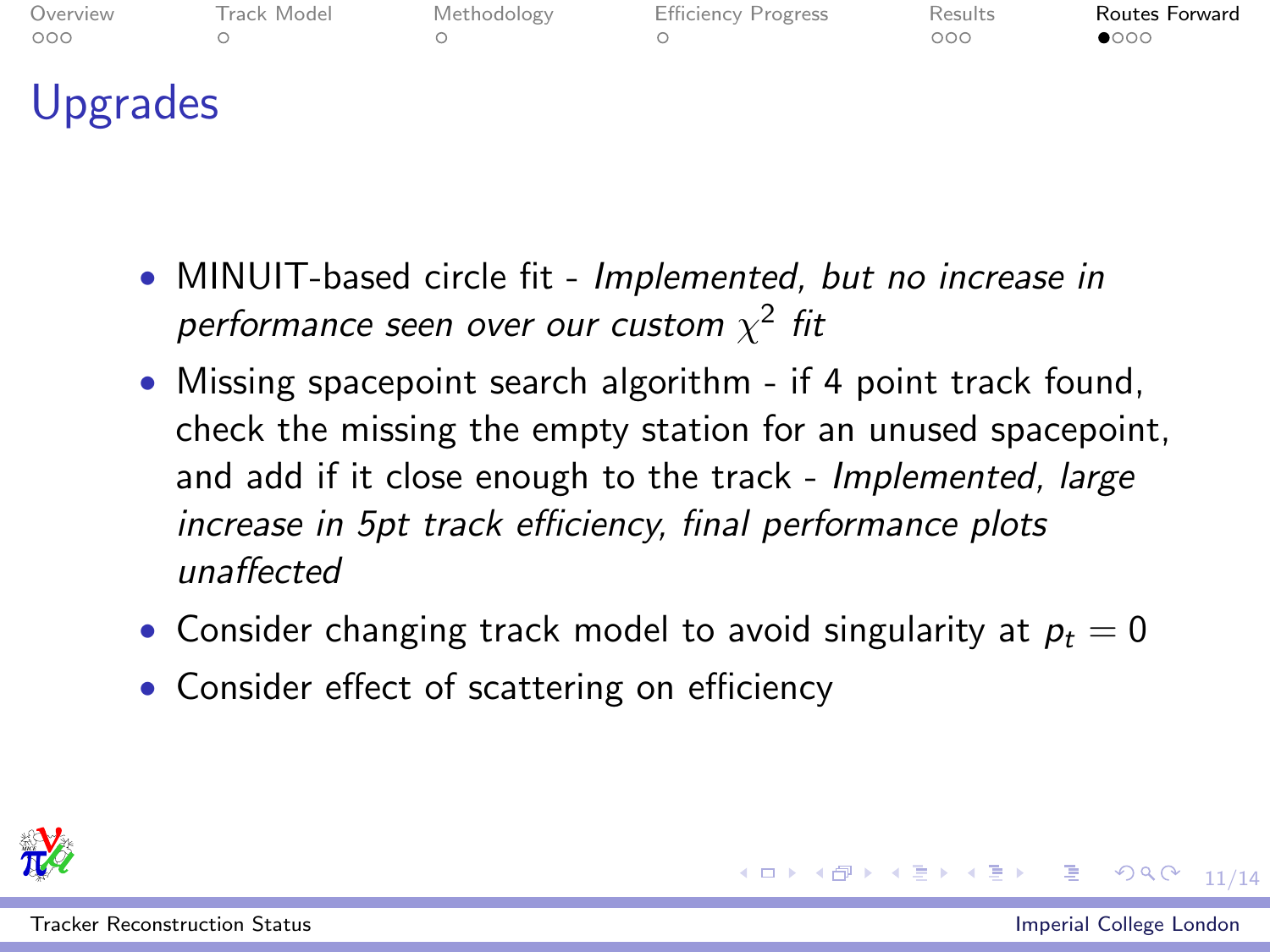| Overview | Track Model | Methodology | <b>Efficiency Progress</b> | Results | Routes Forward |
|----------|-------------|-------------|----------------------------|---------|----------------|
| 000      |             |             |                            | nnn     | ാ⊕ററ           |

# Missing Spacepoint Search

| Search<br>(mm) | TkUS 5pt | TkUS 4-5pt | TkDS 5pt | TkDS 4-5pt |
|----------------|----------|------------|----------|------------|
|                | 0.927    | 0.999      | 0.845    | 0.996      |
| 2              | 0.943    | 0.999      | 0.889    | 0.996      |
| 5              | 0.967    | 0.999      | 0.937    | 0.996      |
| 8              | 0.984    | 0.999      | 0.965    | 0.996      |
| 10             | 0.990    | 0.999      | 0.974    | 0.996      |
| 15             | 0.994    | 0.999      | 0.983    | 0.996      |

Spacepoint Search Efficiency results



[Tracker Reconstruction Status](#page-0-0) Imperial College London

 $299$ 

Þ

イロメ イ部メ イ君メ イ君メ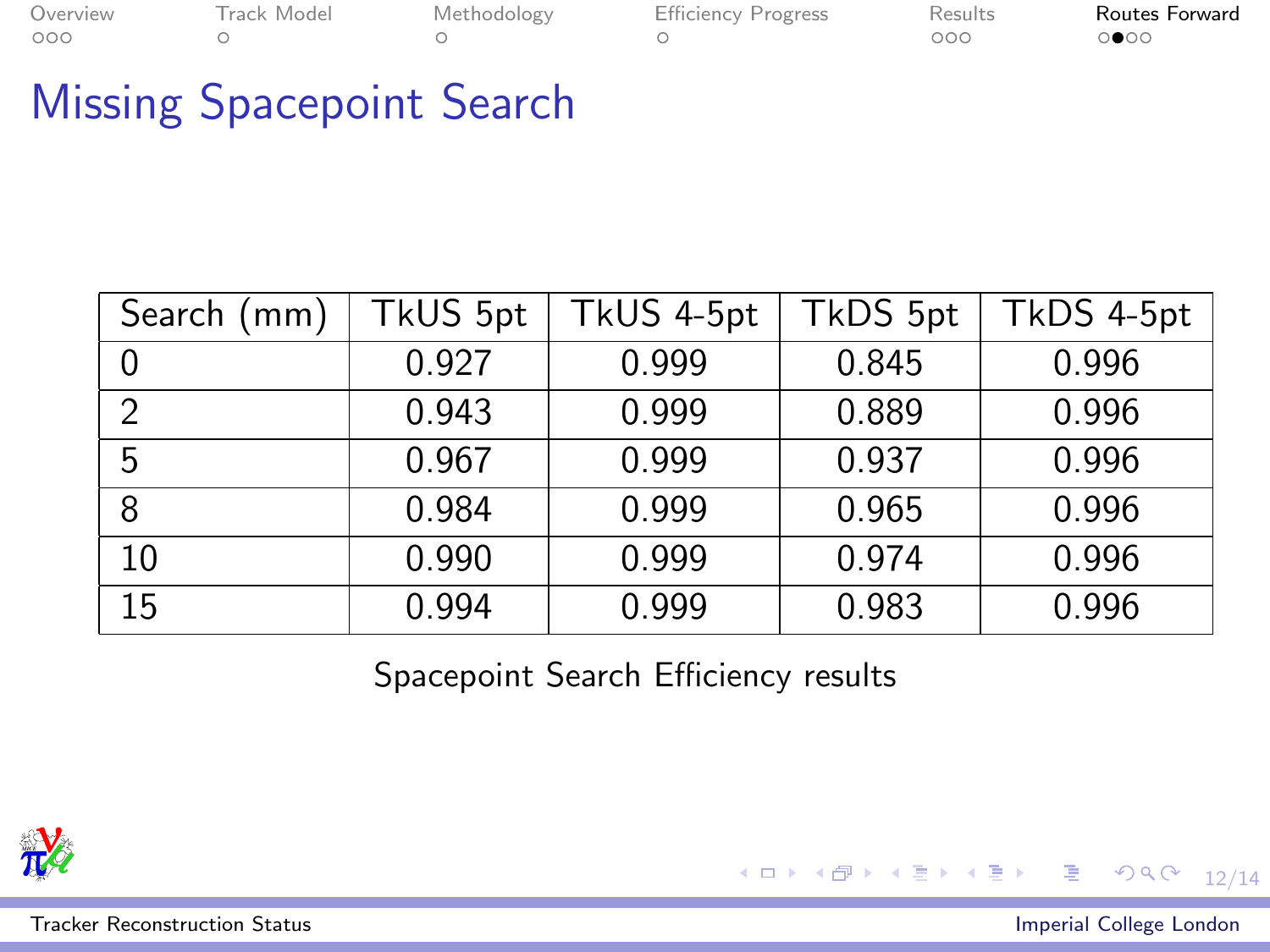| <i>verview</i> | Track Mod |  |
|----------------|-----------|--|
| 0O             | $\cap$    |  |

el [Methodology](#page-5-0) [Efficiency Progress](#page-6-0) [Results](#page-7-0) Rout<mark>es Forward</mark><br>O O OO OO⊜

# Low  $p_t$  singularity

Courtesy of V. Blackmore (CM47, MAUS 2.7):



Data, Data Radius

- Seen in real data and reconstructed MC
- Contour of missing tracks occurs at zero canonical angular momentum
	- i.e. when  $p_t = 0$

Q. Is this still present in MAUS 2.8? Q. Can we change the track model to remove this singularity?



[Tracker Reconstruction Status](#page-0-0) Imperial College London

 $290$